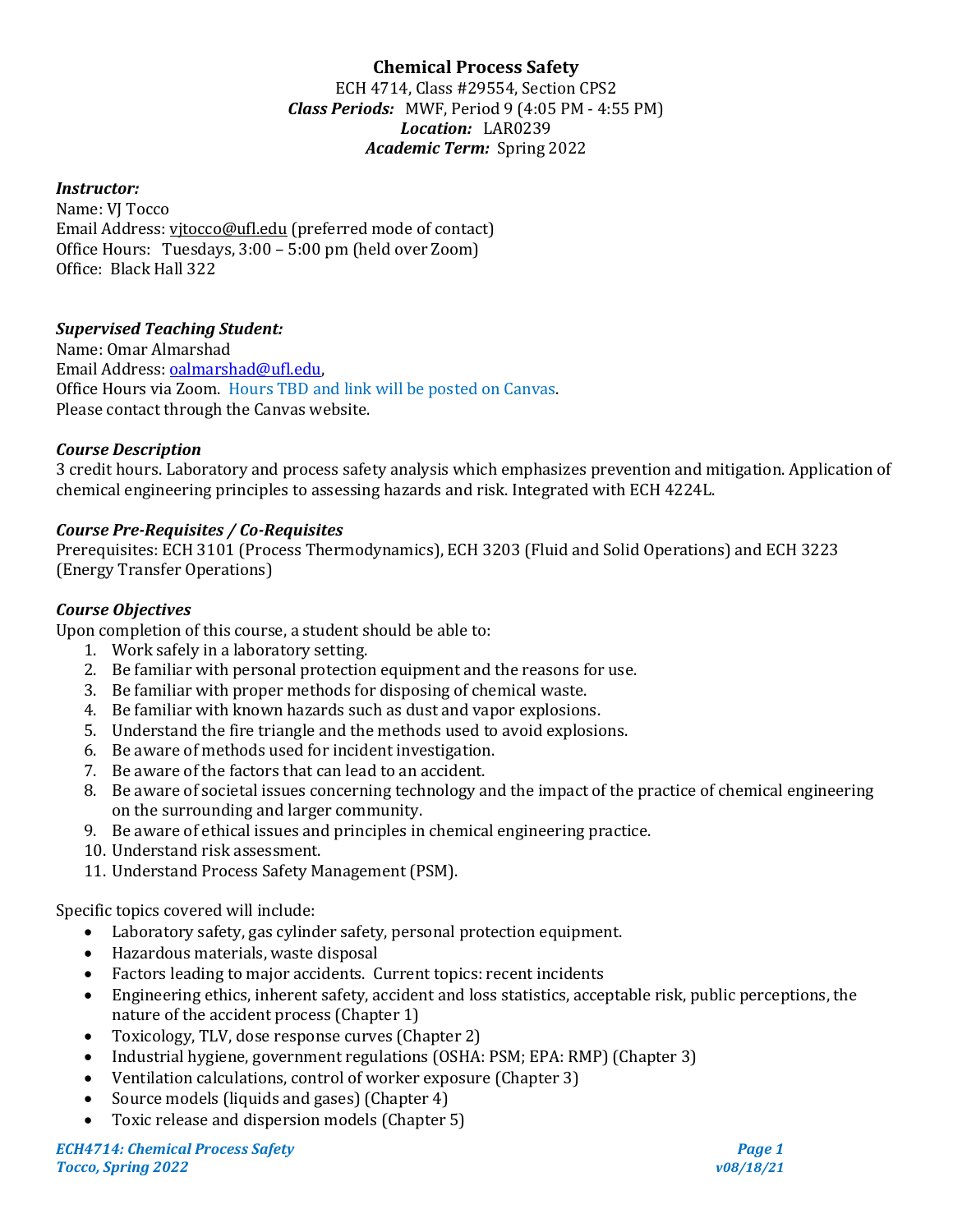- Fires and explosions, fire triangle, flammability diagram, characteristics of explosions (Chapter 6)
- Designs to prevent fires and explosions (Chapter 7)
- Chemical reactivity (Chapter 8)
- Relief sizing (Chapter 9,10)
- Hazard identification (Chapter 11)
- Risk Assessment, revealed and unrevealed faults, event trees, QRA, LOPA (Chapter 12)

*Materials and Supply Fees*

N/A

## *Relation to Program Outcomes (ABET):*

| <b>Outcome</b> |                                                                                     | Coverage <sup>*</sup> |
|----------------|-------------------------------------------------------------------------------------|-----------------------|
|                | 1. An ability to identify, formulate, and solve complex engineering problems by     | High                  |
|                | applying principles of engineering, science, and mathematics                        |                       |
|                | 2. An ability to apply engineering design to produce solutions that meet specified  | Medium                |
|                | needs with consideration of public health, safety, and welfare, as well as global,  |                       |
|                | cultural, social, environmental, and economic factors                               |                       |
|                | 3. An ability to communicate effectively with a range of audiences                  |                       |
| 4.             | An ability to recognize ethical and professional responsibilities in engineering    | High                  |
|                | situations and make informed judgments, which must consider the impact of           |                       |
|                | engineering solutions in global, economic, environmental, and societal contexts     |                       |
|                | 5. An ability to function effectively on a team whose members together provide      |                       |
|                | leadership, create a collaborative and inclusive environment, establish goals, plan |                       |
|                | tasks, and meet objectives                                                          |                       |
|                | 6. An ability to develop and conduct appropriate experimentation, analyze and       |                       |
|                | interpret data, and use engineering judgment to draw conclusions                    |                       |
|                | 7. An ability to acquire and apply new knowledge as needed, using appropriate       | High                  |
|                | learning strategies                                                                 |                       |

## *Required Textbooks and Software*

- Title: Chemical Process Safety: Fundamentals with Applications
- Authors: Daniel A. Crowl and Joseph F. Louvar
- Prentice-Hall, Upper Saddle River, NJ, 2011,  $3<sup>rd</sup>$  edition (2011) or  $4<sup>th</sup>$  edition (2019)
- ISBN-13: 9780131382268 (3rd Ed), ISBN-13: 9780134857848 (4th Ed)
- Course Notes, which includes personal notes from lectures and documentation uploaded on Canvas (such as PowerPoint presentations and other information files).
- We will utilize the Chemical Reactivity Worksheet to identify incompatible chemicals. Version 4 of this software is available for free from AIChE: <https://www.aiche.org/ccps/resources/downloadinstall>

## *Recommended Materials*

As the course represents the synthesis of chemical engineering courses taken to date, e.g., material and energy balances, transport phenomena, fluid and solids operations, and thermodynamics, students are advised to refer to textbooks used in those classes as needed.

## *Course Schedule*

- Week 1: Laboratory safety, safety definitions, Chapter 1<br>Week 2: Maior accidents, toxicology, probit correlations
- Week 2: Major accidents, toxicology, probit correlations, Chapters 1-2<br>Week 3-4: Industrial hygiene. evaluation of exposure. ventilation calcula
- Week 3-4: Industrial hygiene, evaluation of exposure, ventilation calculations, Chapter 3<br>Week 4-5: Source models. liquid flow. Chapter 4
- Week 4-5: Source models, liquid flow, Chapter 4<br>Week 6: Review. Exam 1
- Review, Exam 1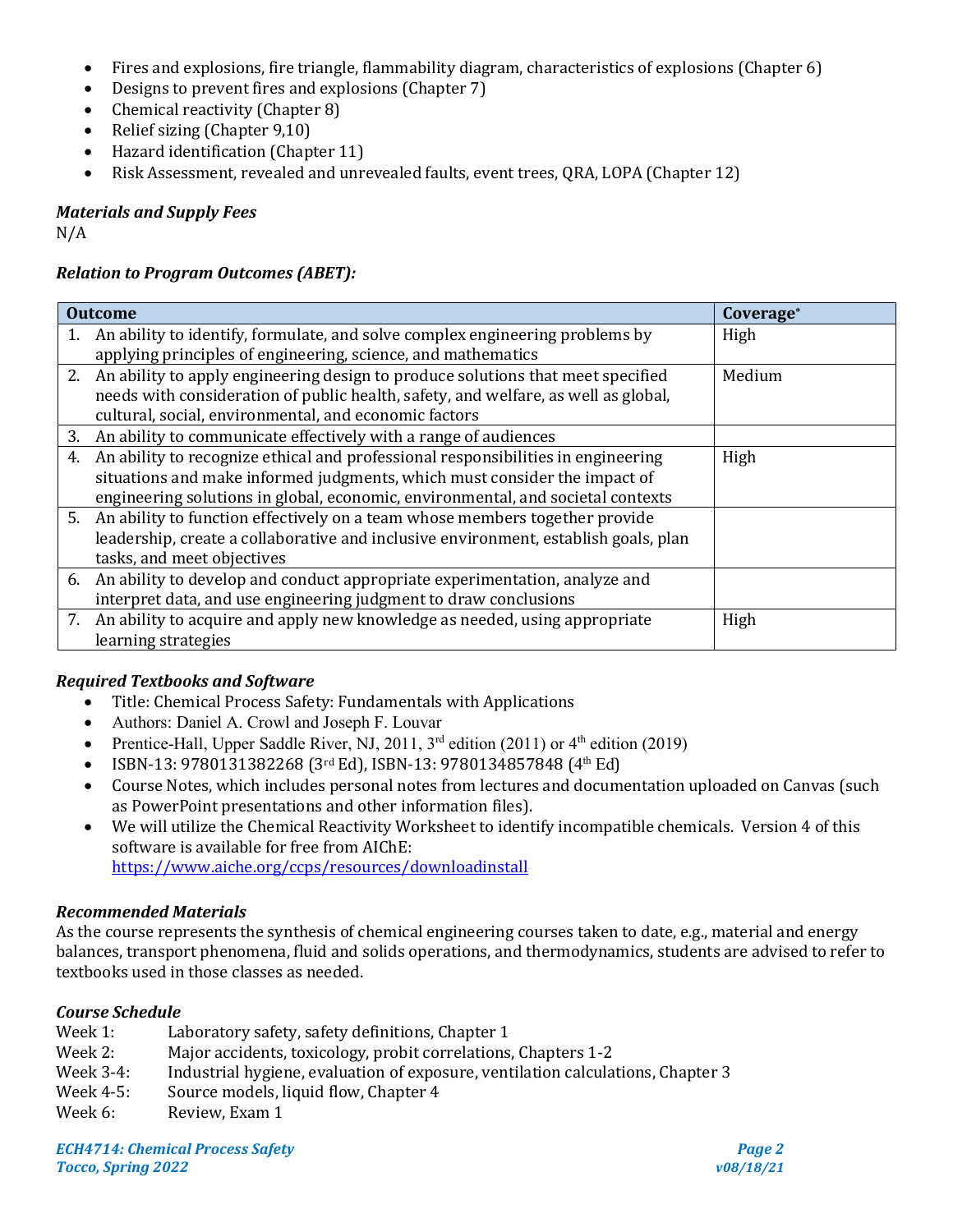- Week 7: Source models, flow of gases, flashing liquids, Chapter 4<br>Week 8: Dispersion models, toxic effect criteria, Chapter 5
- Week 8: Dispersion models, toxic effect criteria, Chapter 5<br>Week 9: Fires and explosions. Chapter 6
- Week 9: Fires and explosions, Chapter 6<br>Week 10: Estimating blast damage, prever
- Week 10: Estimating blast damage, preventing fires, Chapters 6-7<br>Week 11: Review, Exam 2
- Week 11: Review, Exam 2<br>Week 12: Inerting. Chapte
- Week 12: Inerting, Chapter 7<br>Week 13: Chemical reactivity
- Week 13: Chemical reactivity hazards, Chapter 8<br>Week 13: Relief and relief sizing, Chapters 9-10
- Week 13: Relief and relief sizing, Chapters 9-10<br>Week 14: Hazard identification. Chapter 11
- Week 14: Hazard identification, Chapter 11<br>Week 14: Risk assessment, Chapter 12
- Week 14: Risk assessment, Chapter 12<br>Week 15: Review. Exam 3
- Week 15: Review, Exam 3<br>Week 16: Finals Week
- Finals Week
- Exam #1: February 9<br>Exam #2: March 23
- March 23<br>April 20
- Exam  $#3$ :

## *Attendance Policy, Class Expectations, and Make-Up Policy*

In-person attendance is highly recommended. Arrangements must be made in advance if extensions on homework assignments are needed. In the case of an emergency, technological issue, or excused absence during an exam, one comprehensive make-up exam will be offered at the end of the semester (during the final exam period), provided that adequate proof/documentation is presented in writing. Make-up work for extended excused absences will be considered on a case-by-case basis in a manner that is fair for you and your classmates. Excused absences must be consistent with university policies in the undergraduate catalog and require appropriate documentation. The lowest non-zero homework score will be dropped (all homework assignments must be attempted to allow a drop).

Requirements for class attendance and make-up exams, assignments, and other work in this course are consistent with university policies. Click here to read the university attendance policies:

<https://catalog.ufl.edu/UGRD/academic-regulations/attendance-policies/>

## *Evaluation of Grades*

| <b>Assignment</b>           | <b>Total</b>  | <b>Percentage of Final</b> |
|-----------------------------|---------------|----------------------------|
|                             | <b>Points</b> | Grade                      |
| Exam 1                      | 100           | 25%                        |
| Exam 2                      | 100           | 25%                        |
| Exam 3                      | 100           | 25%                        |
| <b>Homework Assignments</b> | 100 Each      | 25%                        |
|                             |               | 100%                       |

## *Late Homework Submission*

Late homework is subject to a penalty of 10 pts/day, until the solutions are posted. This penalty may be waived for extenuating circumstances (at the instructor's discretion) if communicated in writing before the deadline.

## *Grading Policy*

The following is an approximate but typical grading scale:

| Percent       | Grade | Grade         |
|---------------|-------|---------------|
|               |       | <b>Points</b> |
| $93.4 - 100$  | А     | 4.00          |
| $90.0 - 93.3$ | А-    | 3.67          |
| $86.7 - 89.9$ | $B+$  | 3.33          |
| $83.4 - 86.6$ | B     | 3.00          |
| $80.0 - 83.3$ | B-    | 2.67          |
| $76.7 - 79.9$ | $C+$  | 2.33          |
| $73.4 - 76.6$ | C     | 2.00          |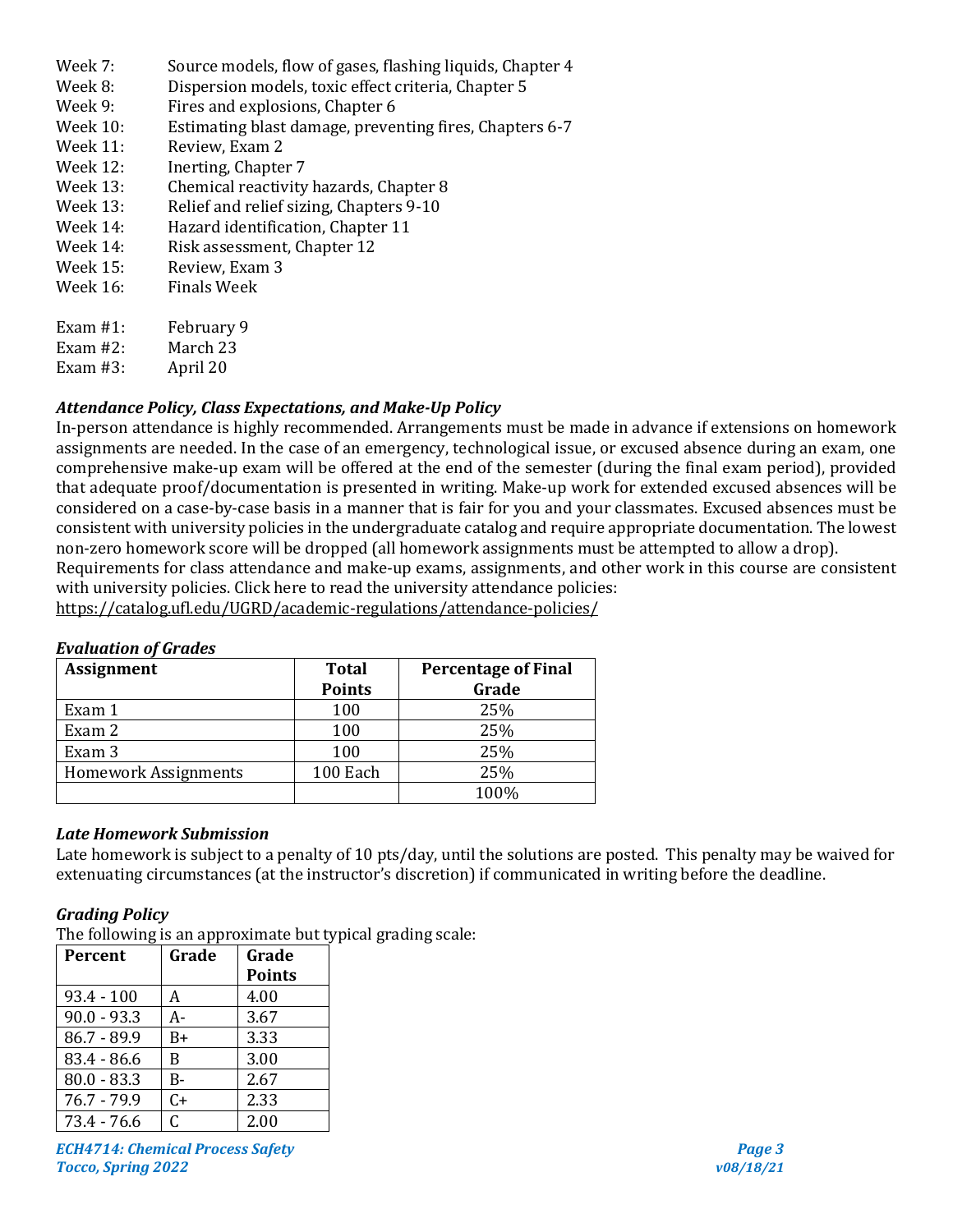| $70.0 - 73.3$ | C- | 1.67 |
|---------------|----|------|
| $66.7 - 69.9$ | D+ | 1.33 |
| $63.4 - 66.6$ | D  | 1.00 |
| $60.0 - 63.3$ | D- | 0.67 |
| $0 - 59.9$    | F. | 0.00 |

All students are required to complete **two** SAChE safety certificates; "Chemical Reactivity Hazards" and "Process Safety Ethics - A Brief Introduction". Extra credit is given for completion of additional **Level Two** and **Level Three** SACHE certification as follows:

1-2 certificates 1/3 letter grade

3-4 certificates 2/3 letter grade

5 or more certificate 1 letter grade

Maximum extra credit for completion of SAChE certificates is one letter grade. *To be eligible for extra credit, the student must have achieved a C or better through homework assignments, projects and exams*.

Please note: a score of C or better is required before continuing in the Chemical Engineering program. By University of Florida policy, a C- will not be a qualifying grade for critical tracking courses. In order to graduate, students must have an overall GPA and an upper-division GPA of 2.0 or better (C or better). Note: a C- average is equivalent to a GPA of 1.67, and therefore, it does not satisfy this graduation requirement.

More information on UF grading policy may be found at: <https://catalog.ufl.edu/ugrad/current/regulations/info/grades.aspx>

## *Students Requiring Accommodations*

Students with disabilities who experience learning barriers and would like to request academic accommodations should connect with the disability Resource Center by visiting [https://disability.ufl.edu/students/get-started/.](https://disability.ufl.edu/students/get-started/) It is important for students to share their accommodation letter with their instructor and discuss their access needs, as early as possible in the semester.

#### *Course Evaluation*

Students are expected to provide professional and respectful feedback on the quality of instruction in this course by completing course evaluations online via GatorEvals. Guidance on how to give feedback in a professional and respectful manner is available at [https://gatorevals.aa.ufl.edu/students/.](https://gatorevals.aa.ufl.edu/students/) Students will be notified when the evaluation period opens, and can complete evaluations through the email they receive from GatorEvals, in their Canvas course menu under GatorEvals, or via [https://ufl.bluera.com/ufl/.](https://ufl.bluera.com/ufl/) Summaries of course evaluation results are available to students a[t https://gatorevals.aa.ufl.edu/public-results/.](https://gatorevals.aa.ufl.edu/public-results/)

## **In-Class Recording**

Students are allowed to record video or audio of class lectures. However, the purposes for which these recordings may be used are strictly controlled. The only allowable purposes are (1) for personal educational use, (2) in connection with a complaint to the university, or (3) as evidence in, or in preparation for, a criminal or civil proceeding. All other purposes are prohibited. Specifically, students may not publish recorded lectures without the written consent of the instructor.

A "class lecture" is an educational presentation intended to inform or teach enrolled students about a particular subject, including any instructor-led discussions that form part of the presentation, and delivered by any instructor hired or appointed by the University, or by a guest instructor, as part of a University of Florida course. A class lecture does not include lab sessions, student presentations, clinical presentations such as patient history, academic exercises involving solely student participation, assessments (quizzes, tests, exams), field trips, private conversations between students in the class or between a student and the faculty or lecturer during a class session.

Publication without permission of the instructor is prohibited. To "publish" means to share, transmit, circulate, distribute, or provide access to a recording, regardless of format or medium, to another person (or persons),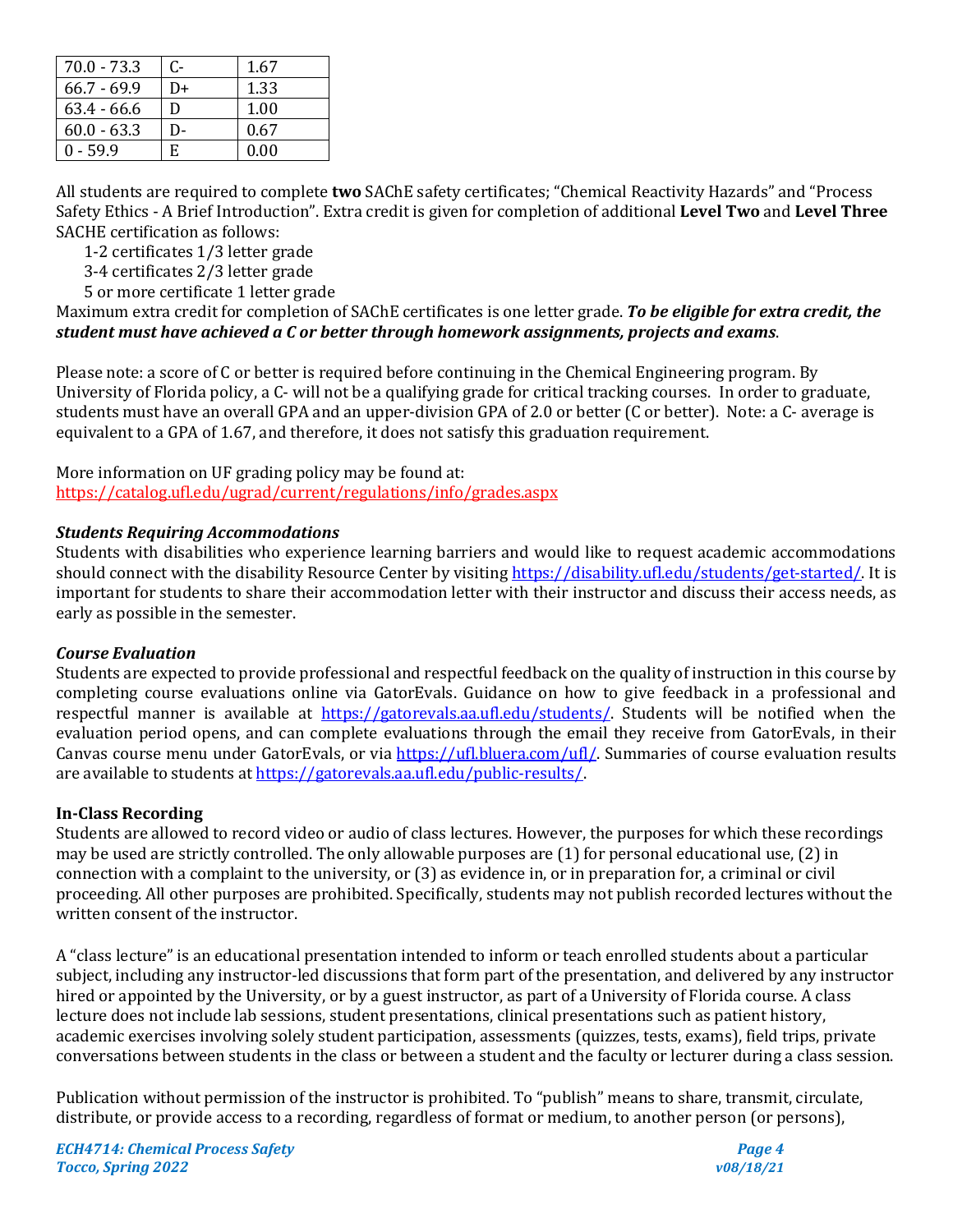including but not limited to another student within the same class section. Additionally, a recording, or transcript of a recording, is considered published if it is posted on or uploaded to, in whole or in part, any media platform, including but not limited to social media, book, magazine, newspaper, leaflet, or third party note/tutoring services. A student who publishes a recording without written consent may be subject to a civil cause of action instituted by a person injured by the publication and/or discipline under UF Regulation 4.040 Student Honor Code and Student Conduct Code.

## *University Honesty Policy*

UF students are bound by The Honor Pledge which states, "We, the members of the University of Florida community, pledge to hold ourselves and our peers to the highest standards of honor and integrity by abiding by the Honor Code. On all work submitted for credit by students at the University of Florida, the following pledge is either required or implied: "On my honor, I have neither given nor received unauthorized aid in doing this assignment." The Conduct Code [\(https://sccr.dso.ufl.edu/process/student-conduct-code/\)](https://sccr.dso.ufl.edu/process/student-conduct-code/) specifies a number of behaviors that are in violation of this code and the possible sanctions. If you have any questions or concerns, please consult with the instructor or TAs in this class.

## *Commitment to a Safe and Inclusive Learning Environment*

The Herbert Wertheim College of Engineering values broad diversity within our community and is committed to individual and group empowerment, inclusion, and the elimination of discrimination. It is expected that every person in this class will treat one another with dignity and respect regardless of gender, sexuality, disability, age, socioeconomic status, ethnicity, race, and culture.

If you feel like your performance in class is being impacted by discrimination or harassment of any kind, please contact your instructor or any of the following:

- Your academic advisor or Graduate Program Coordinator
- Jennifer Nappo, Director of Human Resources, 352-392-0904, [jpennacc@ufl.edu](mailto:jpennacc@ufl.edu)
- Curtis Taylor, Associate Dean of Student Affairs, 352-392-2177[, taylor@eng.ufl.edu](mailto:taylor@eng.ufl.edu)
- Toshikazu Nishida, Associate Dean of Academic Affairs, 352-392-0943[, nishida@eng.ufl.edu](mailto:nishida@eng.ufl.edu)

## *Software Use*

All faculty, staff, and students of the University are required and expected to obey the laws and legal agreements governing software use. Failure to do so can lead to monetary damages and/or criminal penalties for the individual violator. Because such violations are also against University policies and rules, disciplinary action will be taken as appropriate. We, the members of the University of Florida community, pledge to uphold ourselves and our peers to the highest standards of honesty and integrity.

## *Student Privacy*

There are federal laws protecting your privacy with regards to grades earned in courses and on individual assignments. For more information, please see: <https://registrar.ufl.edu/ferpa.html>

## *Campus Resources:*

## *Health and Wellness*

## **U Matter, We Care:**

Your well-being is important to the University of Florida. The U Matter, We Care initiative is committed to creating a culture of care on our campus by encouraging members of our community to look out for one another and to reach out for help if a member of our community is in need. If you or a friend is in distress, please contact [umatter@ufl.edu](mailto:umatter@ufl.edu) so that the U Matter, We Care Team can reach out to the student in distress. A nighttime and weekend crisis counselor is available by phone at 352-392-1575. The U Matter, We Care Team can help connect students to the many other helping resources available including, but not limited to, Victim Advocates, Housing staff, and the Counseling and Wellness Center. Please remember that asking for help is a sign of strength. In case of emergency, call 9-1-1.